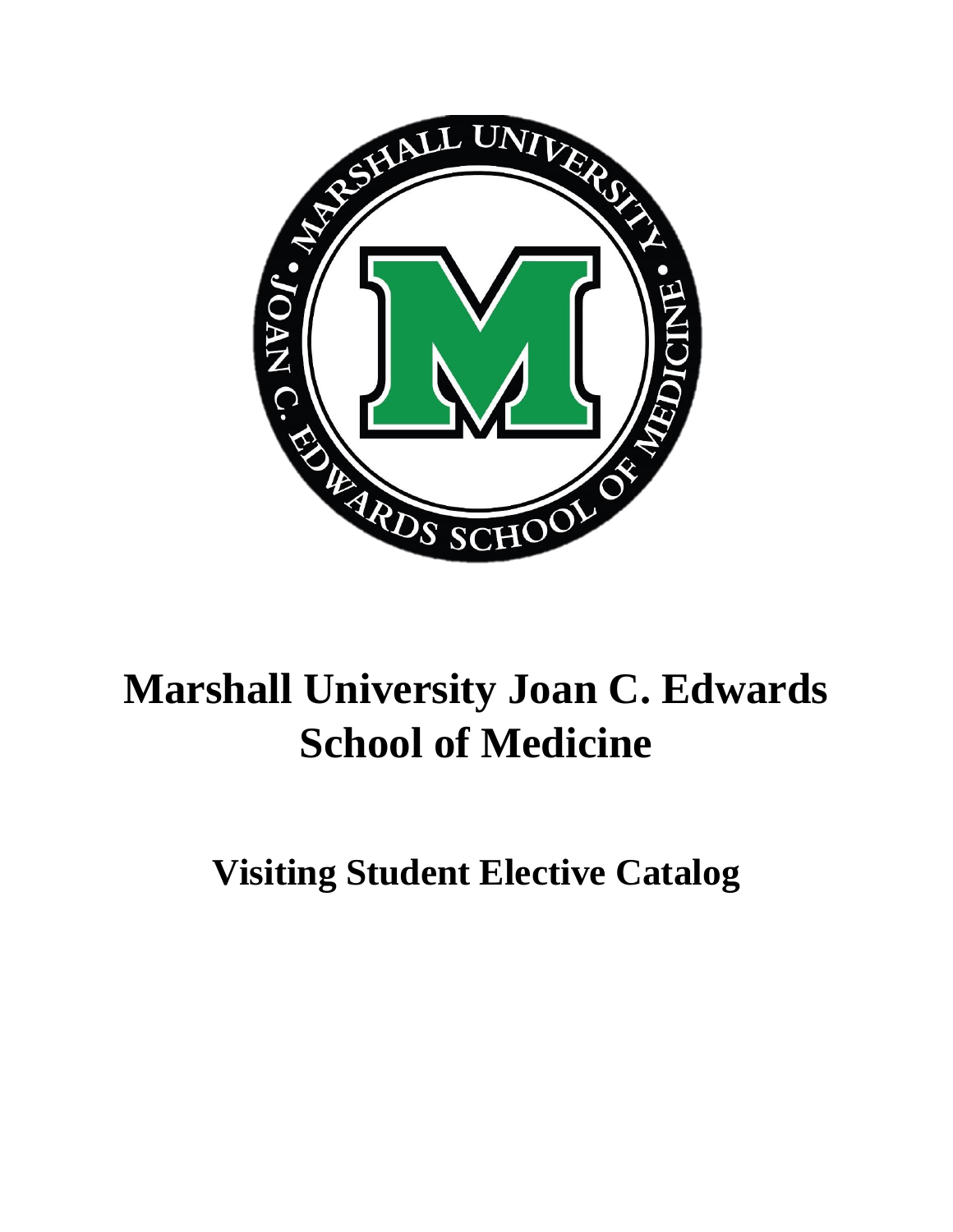# **FAMILY MEDICINE**

# **FCH 800 - Outpatient Family Medicine**

# **Course length: 2 – 4 Weeks**

Since electives will be available at a variety of family medicine sites, including community health centers as well as private family practitioners' offices, experiences will vary with the location. Students will be assigned to sites based upon student interest and site availability. Students will work under the direct supervision of clinical faculty and residents. They will obtain appropriate histories and complete indicated physical exams, develop a working assessment and initiate management of patients of all ages with acute and chronic illnesses. Students will participate in health promotion and disease prevention needs of presenting patients. Proper documentation of all patient encounters will be completed by students where appropriate.

#### **FCH 827 - Sub-internship in Family Medicine**

#### **Course length: 2 – 4 Weeks**

Students will perform at the level of an acting intern on the busy and lively family practice inpatient team. Patients followed by the family practice hospital service include newborn infants, children, adults, and critical care patients (ICU/CCU) in a 350-bed hospital. The sub-intern will perform admission histories and physicals on hospitalized patients and then function as the patients' primary physician during the hospitalization under the close supervision of the chief residents and attending. The sub-intern will present his or her patients daily at a resident-directed, dynamic morning rounds. He or she assumes responsibility for ordering and interpreting laboratory data, choosing suitable treatments and communicating with patients and their families. Students are expected to follow a minimum of 2 patients daily while on the service. Attendance at weekly Family Practice Grand Rounds is required (90 minutes every Thursday afternoon, lunch is provided). Night call will be assigned to average every fourth to fifth night.

# **FCH 888 - Rural Family Medicine**

# **Course length: 2 – 4 Weeks**

Since electives will be available at a variety of rural sites, including community health centers as well as private family practitioners' offices, experiences will vary with the location. Students may be primarily involved in office-based patient care or may have a more varied experience combining outpatient care, emergency room evaluation of patients and inpatient care of hospitalized patients. Students will be assigned to sites based upon student interest and site availability. Students will work under the direct supervision of clinical faculty and residents. They will obtain appropriate histories and complete indicated physical exams, develop a working assessment and initiate management of patients of all ages with acute and chronic illnesses in a rural setting. Students will participate in health promotion and disease prevention needs of presenting patients. Proper documentation of all patient encounters will be completed by students where appropriate. Students will also be involved in a community service project as well. Requirement for night call varies with the site.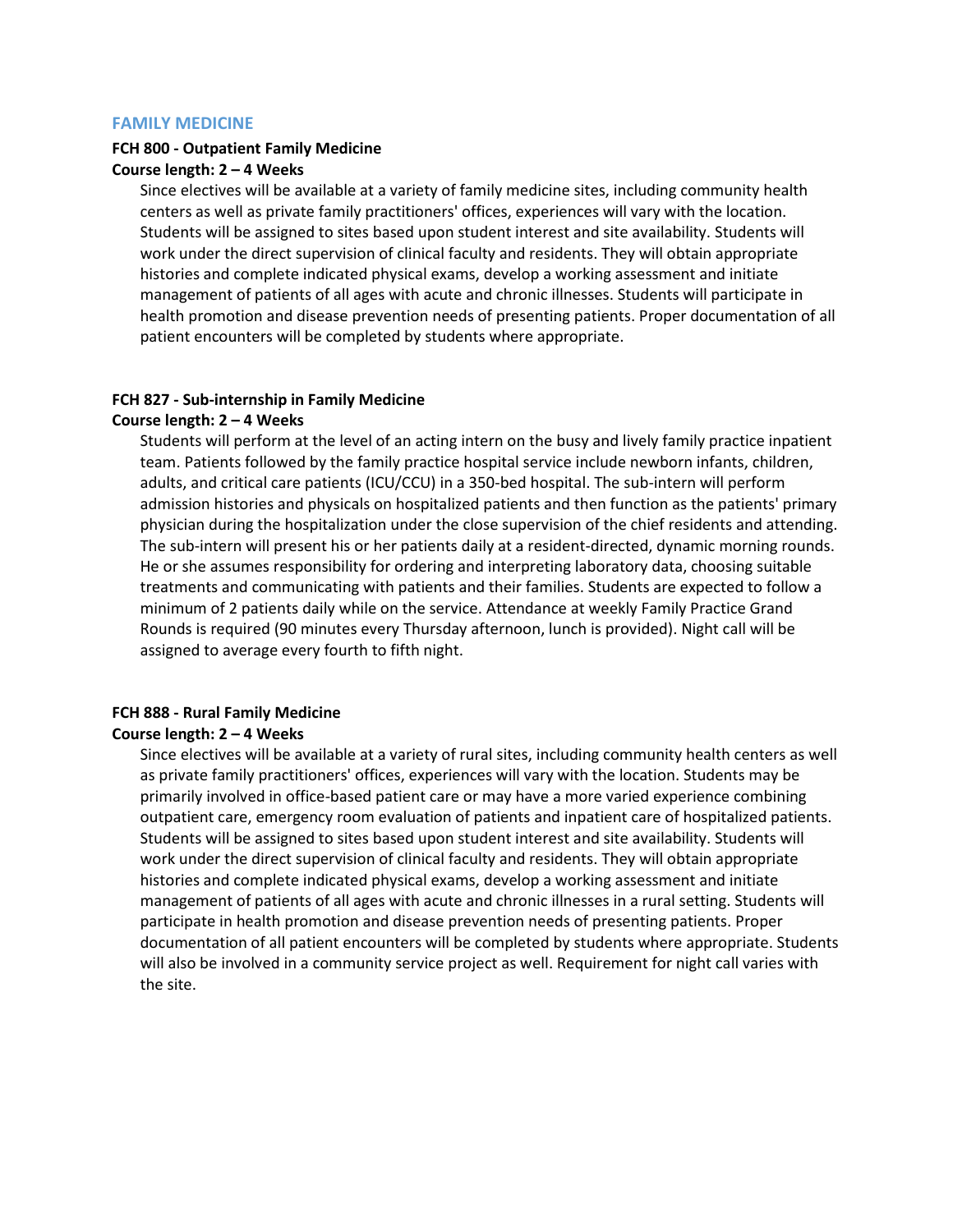#### **INTERNAL MEDICINE**

# **MED 805 - Clinical Endocrinology and Metabolism**

# **Course length: 2 Weeks**

This elective in Huntington provides an opportunity for medical students to develop their clinical skills and expertise in diabetes, thyroid disease and other endocrine diseases. The student will participate as a member of the team consisting of full-time faculty endocrinologists, the fellow in Endocrinology, the resident assigned on the Endocrinology Service, and the medical student on the elective. The medical student works closely with the faculty endocrinologist who will make patient rounds daily. The student attends outpatient endocrinology clinics two half-days a week for training in the management of endocrinology problems in ambulatory patients. A variety of educational conferences are scheduled including endocrinology clinical case conference, endocrinology lectures, and other meetings to which the student is invited. About forty percent of the student's time will be spent directly or indirectly in ambulatory care.

# **MED 807 – Gastroenterology**

#### **Course length: 2 Weeks**

This elective will introduce the student to clinical gastroenterology. The student will be integrated into a clinical rotation similar to that of the interns whereby he or she is responsible for the consultation history and physical examination of a hospitalized patient for whom the primary service has requested a GI consultation. The student will be expected to discuss the case with the fellow or faculty, review the scientific literature pertinent to the case, and finally present the case to the attending during rounds. The student will make daily rounds with the house staff and attending on all patients on the GI Service, will attend all of the GI-oriented conferences, and Grand Rounds and may be asked to participate in one during his or her period of time here. Students will be introduced to the procedural aspects of gastroenterology, including upper endoscopy and colonoscopy, and will have the opportunity to observe these in both his or her patients and others. There will be a strong interaction between the student and the other services that share in the management of gastroenterology patients, such as general and colorectal surgery, critical care, pathology, and radiology.

# **MED 811 - Hematology/Medical-Oncology**

#### **Course length: 2 Weeks**

This elective provide the student with experience in the diagnosis and management of hematological and oncological problems both in the inpatient and outpatient clinic setting. These include anemia, coagulation disorders and hematological and solid neoplasms. Special instruction includes the focused physical examination techniques appropriate to blood disorders and neoplasia, bone marrow aspiration under supervision, the microscopic evaluation of peripheral blood and bone marrows, and treatment planning. For students electing a longer rotation, emphasis will be on continuity of care and modalities of support appropriate to on-going disorders.

### **MED 813 - Infectious Disease**

### **Course length: 2 Weeks**

Infectious diseases have plagued mankind since the beginning of time. In the 21st century, the morbidity and mortality attributable to infectious diseases continues to be a major threat to human health and well-being. Future physicians should have the knowledge and skills to diagnose and manage infections commonly encountered in their practice. In this rotation, fourth year students will acquire knowledge and skills in the evaluation and treatment of infected patients. Special emphasis will be placed in the development of a rational approach to antimicrobial use and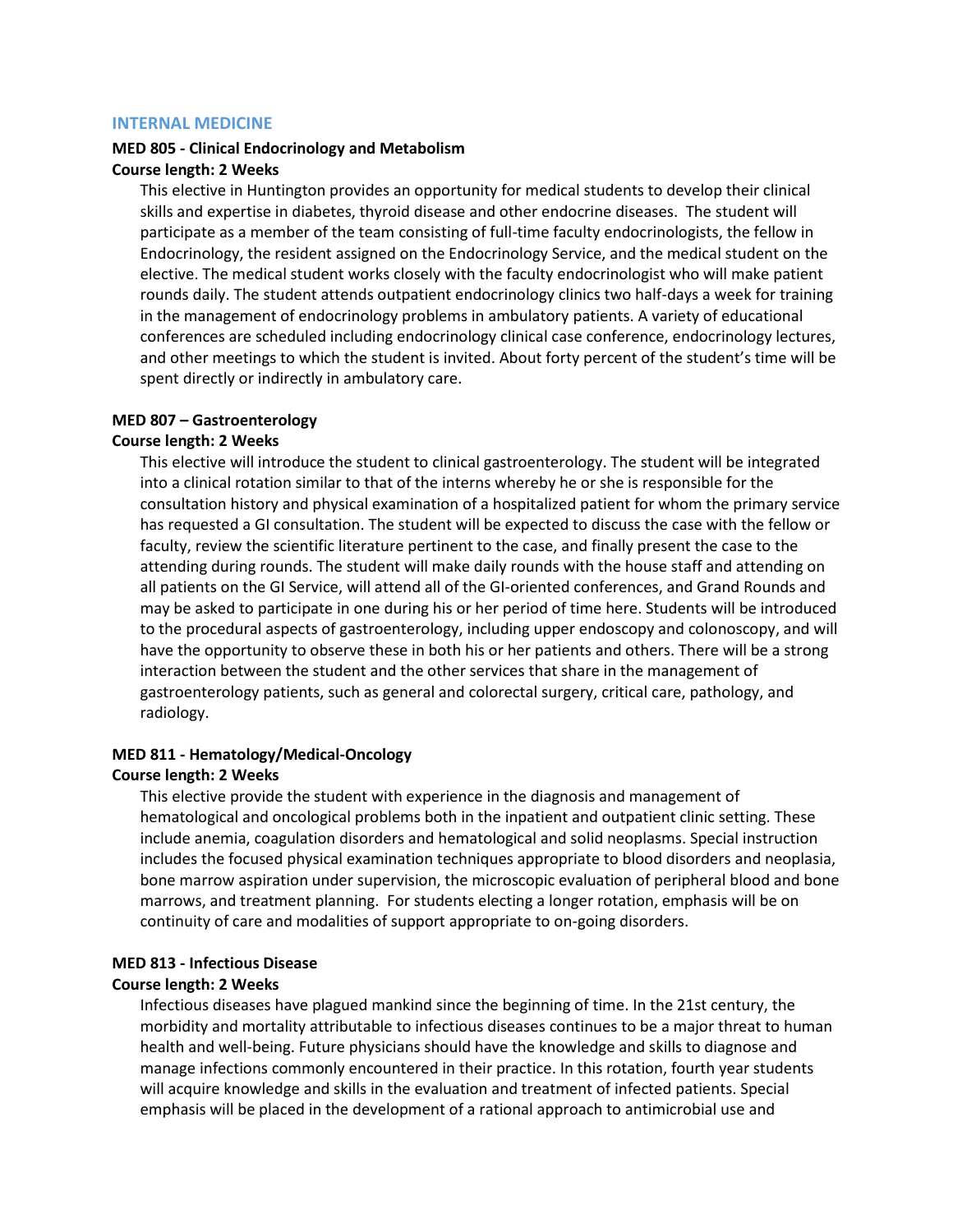infection prevention. Students will be exposed to outpatient infectious disease evaluation and management at the Byrd Clinical Center, participate in the Sexually Transmitted Diseases Clinic and Tuberculosis Clinic at the Cabell-Huntington Health Department and be involved in inpatient consults at Cabell-Huntington Hospital (CHH) and St. Mary's Medical Center (SMMC).

# **MED 817 - Clinical Nephrology**

# **Course length: 2 Weeks**

Renal disorders are common in general population. These problems are frequently seen as a complication of common diseases such as diabetes mellitus and hypertension which are prevalent in the community. In conjunction with intrinsic renal pathology, kidneys may be affected by numerous other diseases, as well as due to exposure to toxins and various medications. This elective offers students the opportunity to evaluate and manage patients with common renal problems, including acute and chronic renal failure, fluid and electrolyte abnormalities, hypertension, hemodialysis and transplantation. Students are assigned to an inpatient nephrology unit and round daily with the resident and nephrologist. It will be a mixture of inpatient consultation and outpatient experiences.

# **MED 821 – Pulmonary Medicine**

# **Course length: 2 Weeks**

This elective is both an inpatient and outpatient experience. The senior medical student will work directly with different pulmonary attending(s) and fellows, attend 2-3 half-day clinics per week and attend the sleep clinic. The student will experience consultations on hospitalized patients and be involved in their evaluation, including any necessary pulmonary procedures. It is based at the Marshall University Medical Center, the VA Medical Center, Cabell Huntington Hospital, and St. Mary's Medical Center.

# **MED 823 - Clinical Rheumatology**

#### **Course length: 2 Weeks**

Rheumatologic illnesses account for a significant proportion of morbidity in the general population. Physicians should possess the knowledge and skills to diagnose and manage basic rheumatologic conditions commonly encountered in a medical practice. During this rotation, fourth year medical students acquire the knowledge and skills to identify and manage these illnesses. Emphasis will be placed on recognition of various rheumatologic illnesses, appropriate diagnostic evaluation and testing, and development of effective treatment plans.

# **MED 826 - Hospital Medicine**

#### **Course length: 2 Weeks**

This elective for fourth year medical students provides a structured clinical experience in the field of Academic Hospital Medicine. It is designed to be a well supervised and personalized educational experience that will serve to improve and build upon those cognitive and technical clinical skills already attained during the junior medicine clerkship. Through this elective, the student will learn the clinical skills and attitudes essential to the practice of Academic Hospital Medicine and the delivery of the highest quality patient care. The attending will be responsible for assigning the student patients to follow from admission to discharge. The student will be expected to participate actively in patient care, including but not limited to writing admission orders, daily progress notes, obtaining consults and discharge planning. In addition to the patient care aspect, the student will be expected to identify and present on a topic in hospital medicine such as patient safety, quality improvement, risk management or the economics of hospital medicine. The student will also attend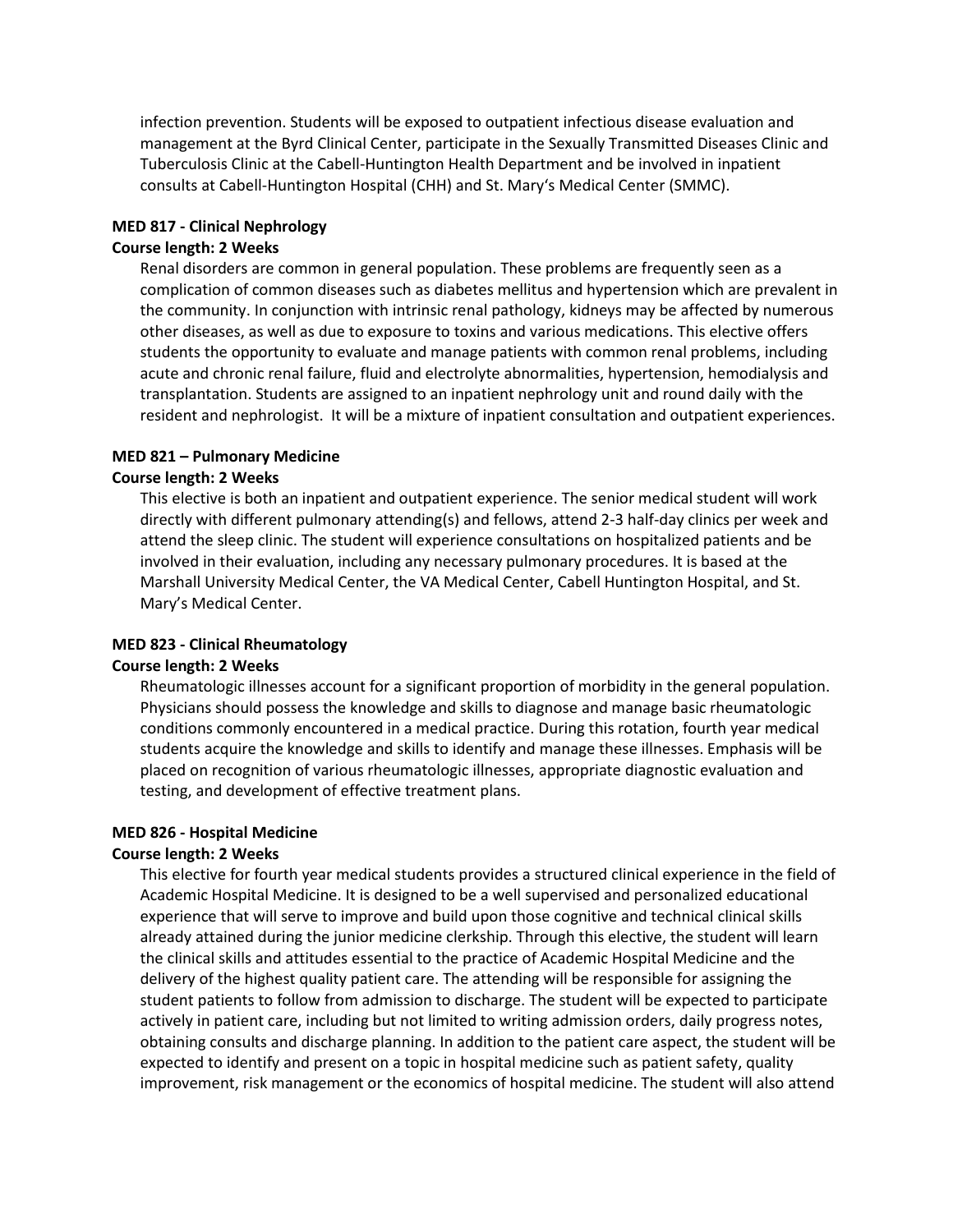committee meetings and conferences as seen fit by the attending. Students are limited to only one 2wk rotation per academic year.

# **MED 827 - Sub-internship in Medicine**

# **Course length: 4 Weeks**

This Selective Medicine Course is a 4 week course that is organized as a sub-internship to provide senior students with a structured clinical internal medicine experience. Students assume the responsibilities of being an integral team member of an inpatient medical service and as such improve and build upon cognitive and technical clinical skills attained during the third year clerkship. This course is offered at the Huntington VA Medical Center only. (**Additional paperwork will be required to work at the VA hospital, must have at least 45days notice before start of rotation)**

#### **MED 828 - Advanced Clerkship in Med/Peds**

#### **Course length: 2- 4 Weeks**

This elective for fourth year medical students provides a structured clinical experience in the broad field of General Internal Medicine and Pediatrics. It is designed to be a well supervised educational experience that will serve to improve and build upon those cognitive and technical clinical skills already attained during the junior clerkships. Through this elective, the student will learn the clinical skills and attitudes essential to the practice of General Internal Medicine and Pediatrics. They will be expected to deliver of the highest quality patient care. The student will be encouraged to combine ambulatory and inpatient experiences in order to gain understanding of a typical Med/Peds practice, but will have an opportunity to concentrate solely in one aspect or the other as they prefer. They will likely rotate with several different faculty members in Internal Medicine and Pediatrics to gain the full experience.

#### **NEUROLOGY**

#### **NEU 803 – Neurosurgery**

# **Course length: 2 – 4 Weeks**

This course is designed to give the senior medical student a basic understand of surgical diseases of the brain and spinal cord. The students will learn how to diagnosis common neurosurgical problems through the proper neurological history and examination, the interpretation of basic neurological diagnostic studies including, plain X-rays, CT scans, MRI-scans, and other commonly used diagnostic modalities. Students will attend rounds with staff physicians and all neurological and neurosurgical conferences. They will be encouraged to actively participate in all conferences including presentations and discussions. Students will be required to spend equal amounts of time in clinical, as well as, surgical settings. In the latter, they will be required to scrub in on all surgical procedures which they attend. Students will also be required to participate in the on call schedule and, in that context, to be active participants in neurosurgical consultations on the hospital floor as well as in the emergency ward.

#### **OBSTETRICS & GYNECOLOGY**

### **OBG 813, Gynecologic Surgery**

# **Course length: 2 – 4 Weeks**

Student will be responsible for the pre and post-operative management of patients undergoing surgical procedures for benign gynecologic diseases. Student will learn the evaluation, ambulatory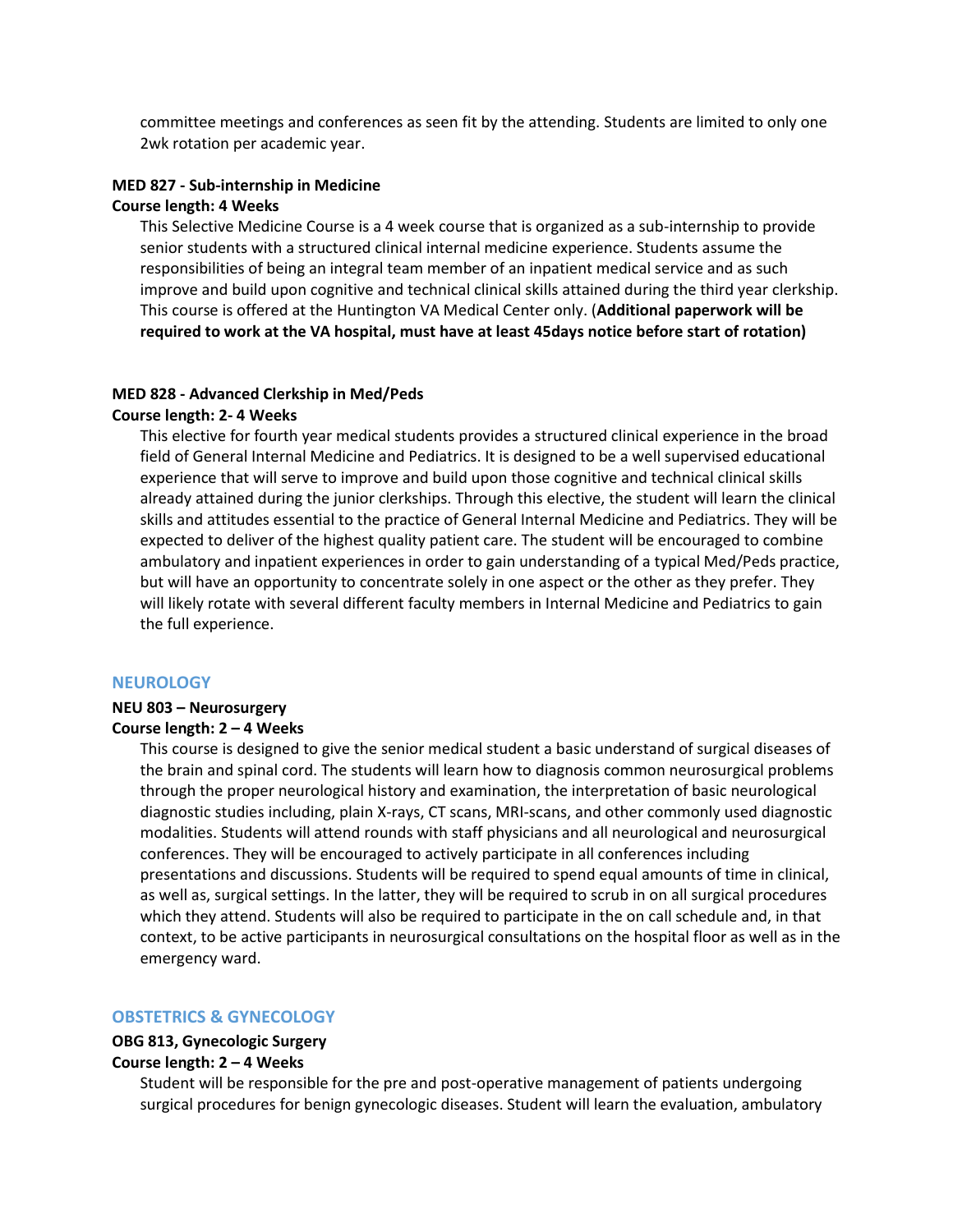management, and surgical options to treat female pelvic floor dysfunction. Students will be required to demonstrate knowledge of the anatomy of the female pelvis. Students will be required to demonstrate basic laparoscopic skills

# **OBG 814 - Pediatric Gynecology**

# **Course length: 2 – 4 Weeks**

Understand the principles of primary and preventative health care in the female pediatric and adolescent population. Learn the principles of antepartum care with specific attention to the adolescent age group. Describe mental health disorders as they relate to adolescents. Understand and provide counseling for adolescent females seeking contraceptive care. Describe the evaluation and management of pediatric/adolescent females with abnormal development of secondary sexual characteristics. Describe the evaluation and management of pediatric/adolescent females with pelvic pain. Describe the evaluation and management of pediatric/adolescent females with abnormal uterine bleeding. Understand how to educate adolescent females on sexuality.

# **OBG 827 - Sub-internship in Obstetrics**

# **Course length: 4 Weeks**

Students will Learn the principles of antepartum care with specific attention to routine prenatal care and screening; Identify, evaluate, and manage at risk pregnancies; Develop the tools to evaluate and manage pregnant patients in the emergency room (triage) setting; Learn the principles of management of labor including vaginal delivery; Understand the indications for and techniques of labor induction; Understand the principles of postpartum care with specific emphasis on breast feeding and contraception. Students will be provide prenatal care to low and at risk pregnancies. Students will learn principles of evaluation and management of normal and abnormal labor; Students will learn principles of vaginal and abdominal obstetrical deliveries. Students will evaluate and manage ambulatory antepartum patients in both the office and hospital setting. Students will continue mastery of physiologic and anatomic changes of pregnancy

# **OBG 835 - Maternal and Fetal Medicine**

# **Course length: 2 - 4 Weeks**

To develop the basic tools to evaluate and manage at risk pregnancies with specific regard to: Prenatal diagnosis and imaging; Understanding of embryology and fetal growth and development; Understanding of genetics as related to prenatal diagnosis; Maternal hypertensive disorders; Diabetes complicating pregnancy; Inpatient and ambulatory management of at risk pregnancies; Maternal and Fetal Physiology, including anatomic adaptations to pregnancy.

# **OBG 850 - Gynecologic Oncology**

# **Course length: 2- 4 Weeks**

This elective is for students who have completed the basic core clerkship in OB/GYN and who are interested in enhancing their exposure to the subspecialty of Gynecologic Oncology. Students will participate in the complete management of patients with precancerous and invasive lesions of the pelvic organs on inpatient and outpatient bases. Students will be an integral part of the service and will participate in all activities of the service, including attendance at departmental conferences, hospital rounds and outpatient clinics.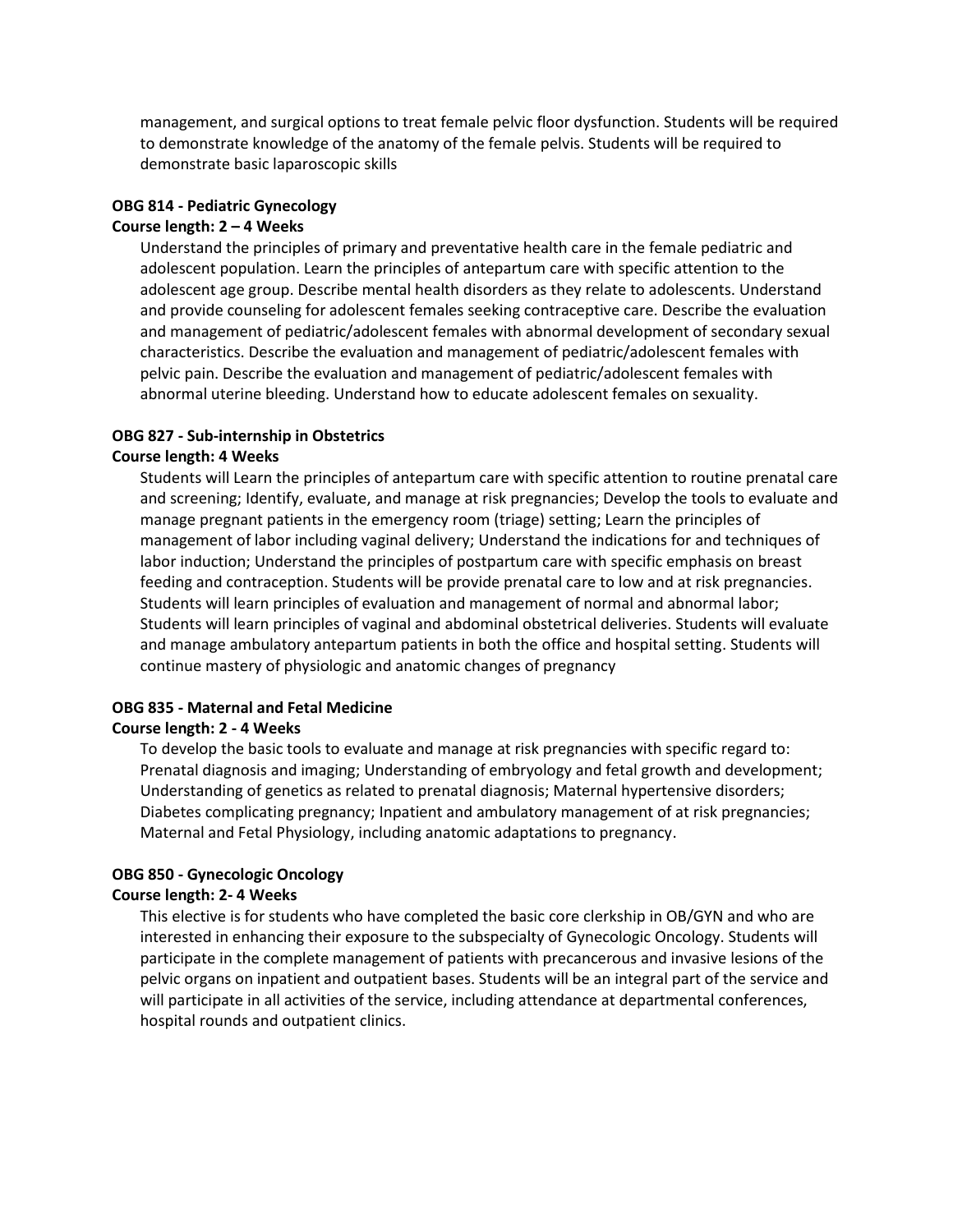# **OPHTHALMOLOGY**

# **OPH 804 - Ophthalmology**

# **Course length: 2- 4 Weeks**

This elective will acquaint the senior medical student with the techniques of examination of the eye, common fundus pathology, cataracts, glaucoma, common external problems and ophthalmic emergencies. The student may also be exposed to ophthalmic surgery, pre-op and post-operative care.

# **ORTHOPAEDICS**

# **ORT 808 - Introduction to Musculoskeletal Care Course length: 2-4 Weeks**

A 4th year elective in non-operative musculoskeletal care is offered, providing experience in multidisciplinary management of diseases of the musculoskeletal system. Rotations may include inpatient medical management of orthopedic patients, non-operative sports medicine, general clinical orthopedics, rheumatology, osteoporosis, and physical therapy.

#### **ORT 827 - Sub-Internship In Orthopedic**

# **Course Coordinator: Ashley Taliaferro (Roach33@marshall.edu)**

# **Course length: 4 Weeks**

A 4th year sub-internship in orthopedic surgery is offered, providing experience in office and hospital management of diseases of the musculoskeletal system.

#### **PEDIATRICS**

# **PED 805, Neonatology**

#### **Course length: 2 Weeks**

The student will observe and participate in the management of the high risk newborn in the Neonatal Intensive Care Unit with neonatologists, nurse practitioners, and pediatric residents. Emphasis will be placed on recognizing and assessing the high risk newborn, instituting acute therapeutic emergency measures, requisitioning appropriate laboratory studies and therapy under direct supervision. Daily assessment of nutritional needs and growth and development of the high risk infants will be among the student's responsibilities. Reading and participation in selected diagnoses and/or management reports related to the patients in the unit is expected.

# **PED 807 - Pediatric Critical Care**

# **Course length: 2 Weeks.**

The student will observe and participate in the management of the critically ill pediatric patient. Emphasis will be placed on assessing and recognizing critically ill children and developing early intervention and daily treatment plans. The student will have primary responsibility for one or two patients on daily rounds. Reading and participation in selected diagnoses and/or management reports related to the patients in the unit is expected.

# **PED 827 - Sub-Internship Pediatrics**

#### **Course length: 4 Weeks**

This elective is available to only one or two students at a time. The student will function as a member of the house staff team observing and participating in the delivery of care of the pediatric hospital patient from the initial admission with the attending and resident. The complete evaluation of the patient, the planning of the clinical appraisal and care will be under the management of the student. All procedures, laboratory follow-through and therapeutic management of the patient will